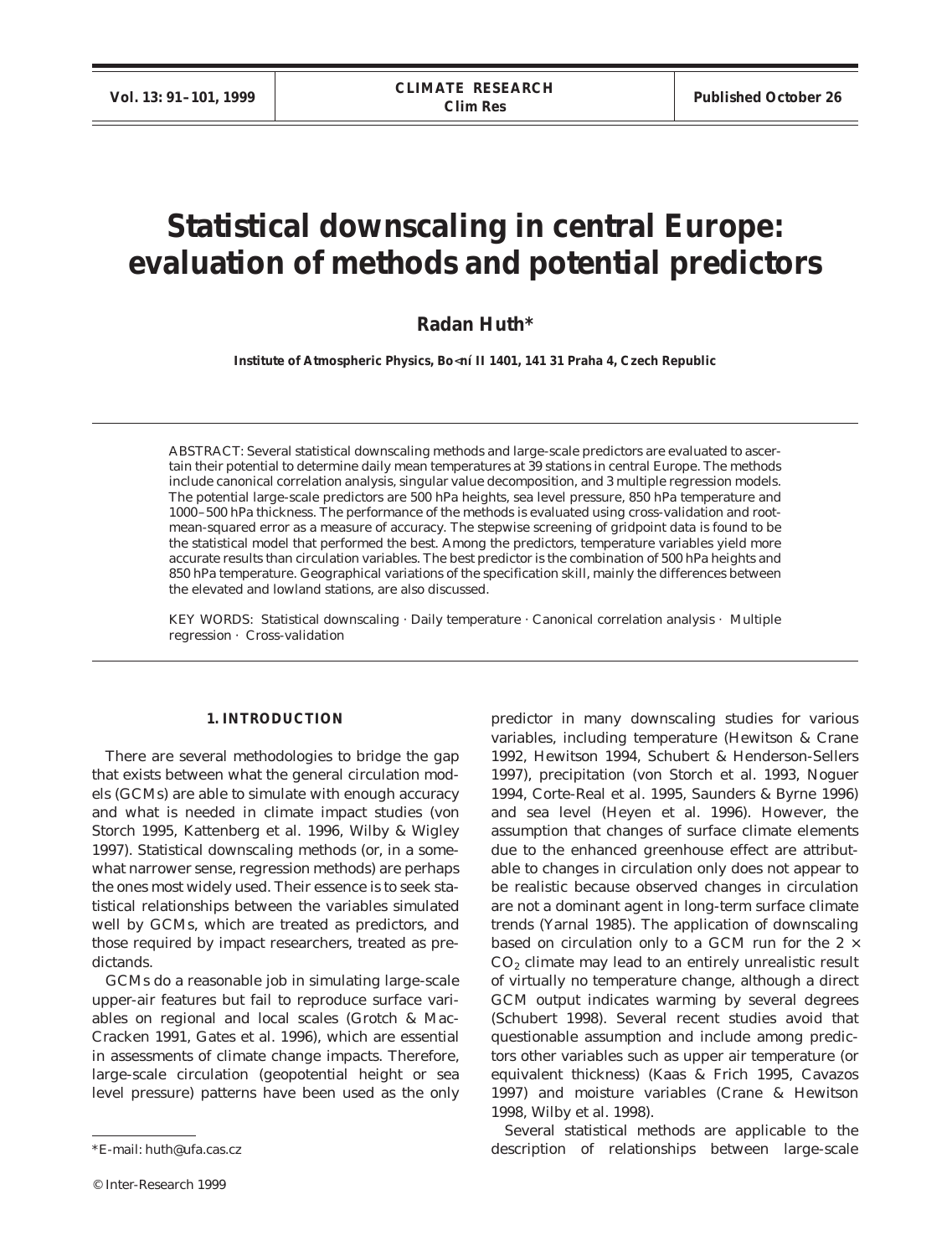upper-air fields and local climate elements. Multiple linear regression (MLR), either based directly on gridpoint data or on principal components (PCs) of predictor fields, and canonical correlation analysis (CCA) have been used most widely. Recently, non-linear methods have emerged, including multi-variate splines (Corte-Real et al. 1995) and neural networks (Cavazos 1997, Crane & Hewitson 1998, Wilby et al. 1998).

The aim of this study is to evaluate and compare the performance of several linear methods of downscaling the daily mean temperature for a variety of predictors, including both upper-air circulation and temperature variables. The evaluation is carried out on a network of 39 stations, covering 6 countries in central and western Europe, for the observations under present climate conditions. The study is confined to winter (December to February), when circulation is best pronounced in the northern mid-latitudes. However, circulation's links with surface temperature have been shown to be of similar strength both in winter and summer at several stations in the Czech Republic (Huth 1997).

#### **2. DATASETS USED**

The study examines 8 winter seasons (December to February) from 1982-1983 to 1989-1990. The source of large-scale upper-air fields was the NCEP reanalyses. The potential predictors include 500 hPa heights (Z500), sea level pressure (SLP), 850 hPa temperature (T850) and thickness (relative topography) of the 1000–500 hPa layer (RT), all defined on a  $5^{\circ} \times 10^{\circ}$  grid extending from 45° W to 45° E and from 35° to 70° N, which covers most of Europe and adjacent parts of the Atlantic Ocean.



Fig. 1. Geographic locations of the stations used in the study. For their names see Table 1

The station network with daily mean temperature data is composed of 39 stations in Austria, Belgium, the Czech Republic, Germany, Slovakia and Switzerland, situated in different orographic conditions, ranging from the sea coast to mountain valleys and summit stations. For the locations of the stations see Fig. 1; a list of the station names together with their altitudes is provided in Table 1.

## **3. METHODOLOGY**

**3.1. Downscaling methods.** Three linear methods of statistical downscaling are examined: (1) canonical correlation analysis (CCA) prefiltered by principal component analysis (PCA); (2) singular value decomposi-

Table 1. Stations used in the study. Altitudes are in metres above the mean sea level. Station numbers are used to show the stations' positions in Fig. 1

| Stn no.        | Stn name       | Country               | Altitude       |
|----------------|----------------|-----------------------|----------------|
| 1              | Hradec Králové | Czech Republic        | 278            |
| $\overline{2}$ | Velké Meziří<í | <b>Czech Republic</b> | 452            |
| 3              | HoleSov        | <b>Czech Republic</b> | 224            |
| 4              | MileSovka      | Czech Republic        | 833            |
| 5              | Teplice        | <b>Czech Republic</b> | 225            |
| 6              | Husinec        | <b>Czech Republic</b> | 536            |
| 7              | Hurbanovo      | Slovakia              | 115            |
| 8              | Sliac          | Slovakia              | 313            |
| 9              | Oravská Lesná  | Slovakia              | 780            |
| 10             | 2trbské Pleso  | Slovakia              | 1360           |
| 11             | Poprad         | Slovakia              | 695            |
| 12             | KoSice         | Slovakia              | 230            |
| 13             | Norderney      | Germany               | 11             |
| 14             | Hamburg        | Germany               | 13             |
| 15             | Greifswald     | Germany               | $\overline{2}$ |
| 16             | Kleve          | Germany               | 46             |
| 17             | Hameln         | Germany               | 66             |
| 18             | Potsdam        | Germany               | 81             |
| 19             | Cottbus        | Germany               | 69             |
| 20             | Erfurt         | Germany               | 316            |
| 21             | Gießen         | Germany               | 186            |
| 22             | Saarbrücken    | Germany               | 319            |
| 23             | Würzburg       | Germany               | 268            |
| 24             | Nürnberg       | Germany               | 314            |
| 25             | Stuttgart      | Germany               | 373            |
| 26             | München        | Germany               | 515            |
| 27             | Neuchâtel      | Switzerland           | 487            |
| 28             | Basel          | Switzerland           | 317            |
| 29             | Zürich         | Switzerland           | 569            |
| 30             | Säntis         | Switzerland           | 2498           |
| 31             | Davos          | Switzerland           | 1590           |
| 32             | Reutte         | Austria               | 870            |
| 33             | Sonnblick      | Austria               | 3105           |
| 34             | Feurkogel      | Austria               | 1618           |
| 35             | Klagenfurt     | Austria               | 447            |
| 36             | Wien           | Austria               | 202            |
| 37             | Koksijde       | Belgium               | 5              |
| 38             | Deurne         | Belgium               | 10             |
| 39             | Saint Hubert   | Belgium               | 556            |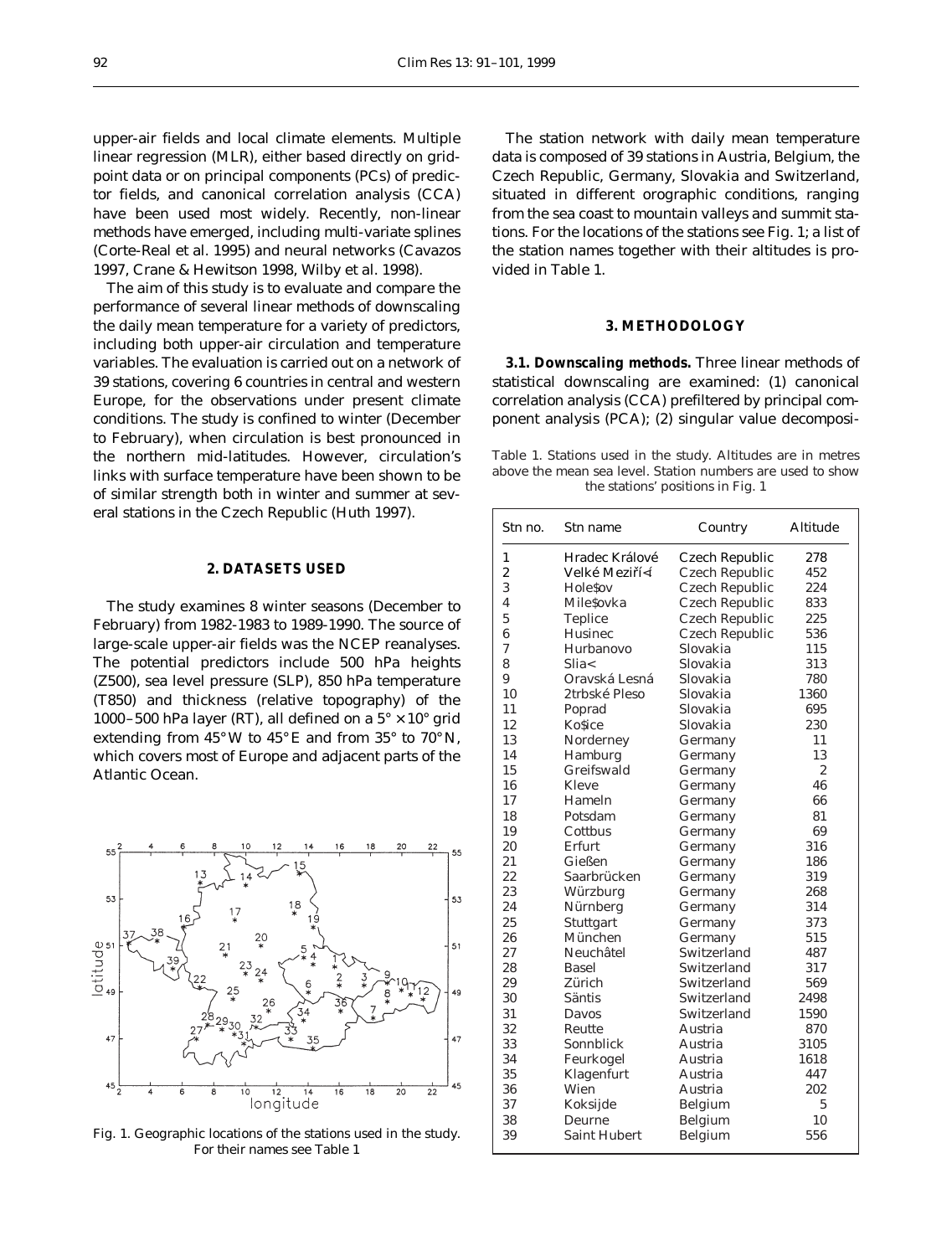tion (SVD); and (3) multiple linear regression (MLR). The CCA and SVD methods are discussed in detail by Bretherton et al. (1992). To the author's knowledge, SVD has not been applied in the context of downscaling research before, but it has been used as an alternative to CCA in various climatological studies (e.g. Lau & Nath 1994, Ward & Navarra 1997). Basically, both CCA and SVD seek pairs of patterns, one from predictors and one from predictands, that share maximum correlation (in the case of CCA) or covariance (SVD). The second, third, etc. pairs (modes) maximize correlation/covariance not captured by the preceding pairs. Prefiltering and orthogonalization of predictors prior to CCA, which is performed using PCA, have been recommended e.g. by Barnett & Preisendorfer (1987) and Barnston & Ropelewski (1992). Three different MLR models are considered: (1) stepwise screening of principal components (PCs) (hereafter referred to as 'stepwise regression'), (2) MLR on PCs without screening, that is, all PCs being forced to enter the model ('full regression'), and (3) stepwise screening of gridded values ('pointwise regression'). Unlike CCA and SVD, MLR calculates the predictand at target stations independently of each other. In stepwise screening, each potential predictor (PC or gridpoint value) is evaluated for its individual significance level before including it in the regression equation, and, after each addition, each variable within the equation is evaluated for its significance as part of the model. A variable is included (retained) in the equation if the corresponding significance level exceeds 90% (95%).

For each method, several plausible variants of the number of PCs and the number of modes have been examined.

**3.2. Analysis procedure.** A preliminary analysis showed that the specification of daily mean surface air temperature from large-scale upper-air fields is more accurate for predictors and predictands expressed in terms of normalized anomalies than for raw values and non-normalized anomalies (not shown here). Therefore, both predictors and predictands are treated in the form of normalized anomalies, i.e. long-term winter means have been subtracted from the actual station/ gridpoint values and then divided by standard deviations.

Since the downscaling methods allow only a part of the total variance of daily temperature time series to be explained, the downscaled temperatures (i.e. anomalies resulting from the downscaling multiplied by the observed standard deviation and increased by the observed mean) have smaller variance than the observed series. To retain the original variability, the downscaled time series are inflated, i.e. their standard deviation is increased by dividing the temperature anomaly on each day by the correlation between original and downscaled series (Karl et al. 1990). This has been the most common way of handling the unexplained variance so far. However, the variance inflation implicitly assumes that all local variability is related to large-scale variability, which is not valid (von Storch 1999). An alternative to inflation is to add noise to the downscaled series to represent the processes unresolved by the large-scale predictor. In this study I use inflation; as a result, the downscaled temperatures reproduce the mean and variance of the observed series. A comparison of the downscaling schemes based on inflation with noise addition is a subject of further research.

The downscaling methods are evaluated within the cross-validation framework, which allows an unbiased estimate of potential 'predictability'. Cross-validation consists of omitting one case in turn, building the whole statistical model on the remaining dataset, and applying the statistical model to the omitted case (Michaelsen 1987). Since time series of daily temperatures exhibit considerable autocorrelation, the above procedure would lead to an optimistic bias of downscaling skill if only 1 day were omitted each time. I have used a more appropriate approach: 1 season at a time is removed, and the statistical model built on the remaining 7 seasons is tested on the omitted period. All the statistical models are thus built 8 times.

The accuracy of the downscaled values is quantified in terms of the root-mean-squared error (RMSE) of the downscaled values relative to the observed. The results based on RMSE may, however, be biased because the variance inflation leads to an overestimation of the RMSE (von Storch 1999). The results were qualitatively the same, nevertheless, i.e. the rating of the methods did not change, when the correlation coefficient was used as a measure of accuracy (not shown). Since inflation has no effect on the correlation coefficient, we may conclude that the inflation does not impact adversely the results of this study in terms of RMSE. To obtain 1 number for each method to characterize its performance, the RMSE values are averaged over the stations.

There are other possible criteria according to which the degree of reproduction of original time series may be evaluated: for example, their time structure (persistence) and the spatial structure (correlations, modes of variability) are also of importance in many applications. The way the unexplained part of variance is treated is likely to affect the time and space structure of downscaled series quite considerably. The analysis here, however, concentrates on the accuracy of specification; investigations on the time and space structure of downscaled temperatures, with emphasis on the effect of the treatment of the unexplained variance, are underway.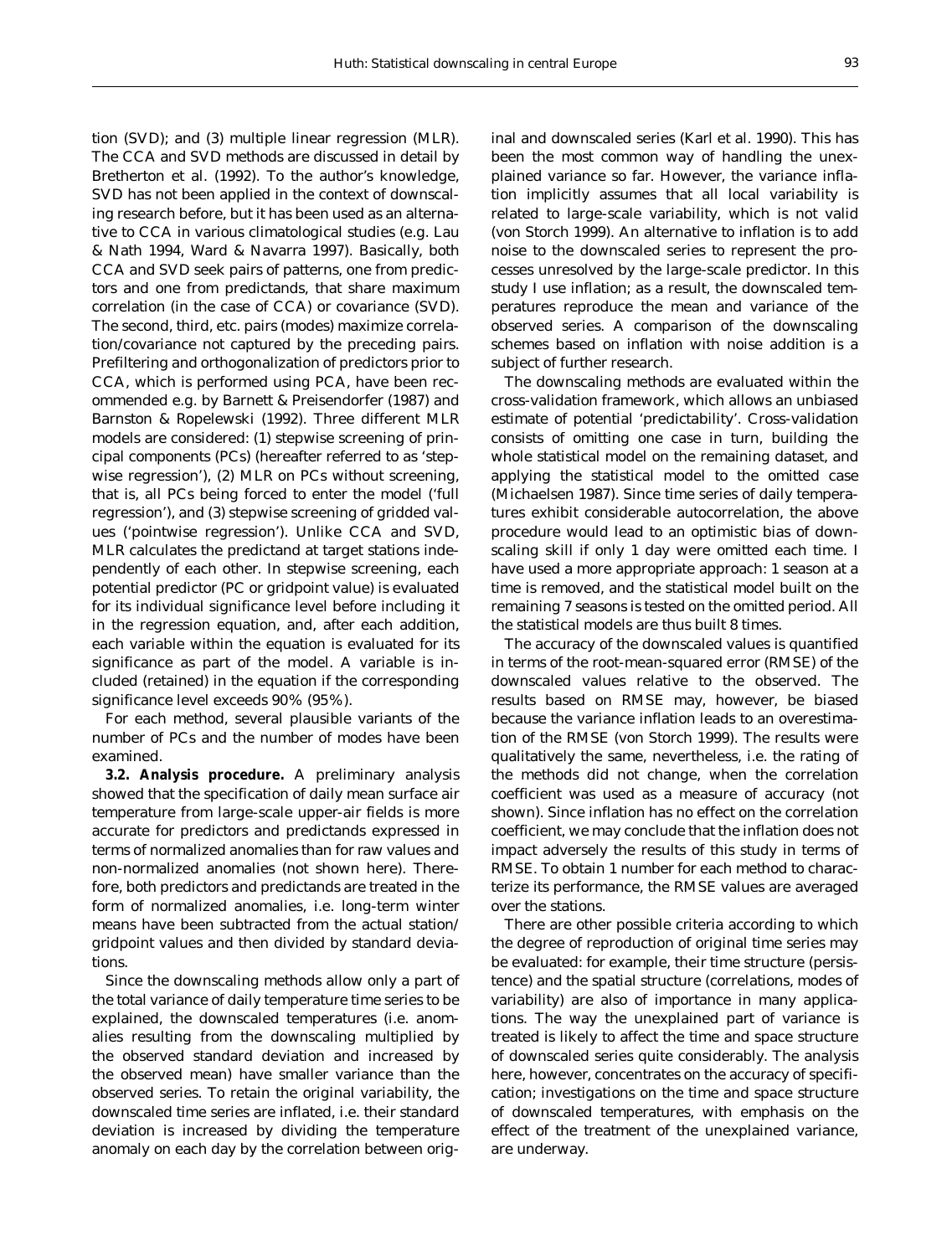| PC             | All   | 1     | 2     | 3     | 4     | 5     | 6     | 7     | 8     |
|----------------|-------|-------|-------|-------|-------|-------|-------|-------|-------|
| 1              | 21.80 | 21.30 | 22.31 | 21.40 | 21.84 | 21.98 | 22.09 | 22.30 | 21.96 |
| $\overline{2}$ | 16.21 | 16.38 | 15.87 | 16.03 | 16.24 | 15.99 | 16.73 | 16.66 | 16.15 |
| 3              | 12.67 | 12.59 | 12.64 | 13.11 | 12.49 | 12.85 | 12.64 | 12.09 | 12.99 |
| 4              | 10.64 | 10.80 | 10.40 | 10.80 | 10.79 | 10.87 | 10.86 | 10.47 | 9.86  |
| 5              | 7.61  | 7.29  | 7.59  | 7.51  | 7.63  | 7.58  | 7.45  | 7.77  | 7.60  |
| 6              | 5.35  | 5.67  | 5.33  | 5.11  | 5.17  | 5.23  | 5.25  | 5.48  | 5.65  |
| 7              | 4.36  | 4.23  | 4.31  | 4.66  | 4.47  | 4.27  | 4.36  | 4.25  | 4.22  |
| 8              | 3.16  | 3.08  | 3.18  | 3.24  | 3.19  | 3.14  | 3.14  | 3.15  | 3.21  |
| 9              | 2.69  | 2.79  | 2.69  | 2.73  | 2.67  | 2.63  | 2.60  | 2.68  | 2.81  |
| 10             | 2.42  | 2.56  | 2.43  | 2.40  | 2.33  | 2.41  | 2.49  | 2.21  | 2.40  |
| 11             | 2.20  | 2.22  | 2.28  | 2.06  | 2.26  | 2.20  | 2.00  | 2.17  | 2.27  |
| 12             | 1.51  | 1.49  | 1.53  | 1.52  | 1.55  | 1.55  | 1.49  | 1.51  | 1.45  |
| 13             | 1.33  | 1.35  | 1.34  | 1.34  | 1.36  | 1.27  | 1.25  | 1.38  | 1.33  |
| 14             | 0.92  | 0.96  | 0.94  | 0.95  | 0.91  | 0.93  | 0.86  | 0.90  | 0.96  |
| 15             | 0.85  | 0.93  | 0.87  | 0.86  | 0.86  | 0.87  | 0.78  | 0.84  | 0.86  |

Table 2. Percentage of variance explained by the 15 leading PCs (principal components) of 500 hPa heights in the whole dataset (All) and in datasets used in cross-validation by omitting the first to eighth year (1 to 8)

### **4. EVALUATION OF METHODS**

The performance of the downscaling methods is evaluated for 500 hPa heights used as a predictor. Three of the 5 methods (CCA and stepwise and full regression) require PCs of predictors as input; CCA also needs PCs of predictands. The percentage of variance explained by the leading PCs is displayed in Tables 2 & 3 for the Z500 field and daily mean temperatures, respectively. Values are shown both for the whole dataset and for the 8 subsets used in cross-validation. Plausible numbers of PCs to retain and enter the statistical models can be derived from the separation of eigenvalues; according to O'Lenic & Livezey's (1988) recommendation, the PCs should be cut just behind the section with a relatively small slope on an eigenvalue versus PC-number diagram. Tables 2 & 3 confirm that the suitable numbers of

PCs to retain are the same in all datasets: 4, 7 and 11 for the Z500 field and 4, 7 and 9 for temperature.

The area-averaged standard deviation of daily mean temperature is 4.96°C. This may be considered as a lower benchmark for downscaling methods, representing the accuracy of a 'climatological downscaling', since it is identical with the RMSE if daily temperatures were replaced with the winter seasonal mean. The spatially averaged values of RMSE for several variants of regression, SVD and CCA are displayed in Fig. 2, manifesting a considerable improvement for a large majority of variants over the 'climato-

logical downscaling'. Several observations can be inferred from Fig. 2: (1) The pointwise regression performs best, and seems to represent an upper limit of performance for other methods. (2) The higher the number of PCs, representing the predictor field, the better the performance of the methods that use prefiltering by PCA (stepwise and full regression, and CCA). (3) The performance of stepwise and full regression is almost identical. (4) In CCA, the increase in the number of canonical modes leads to an improvement first, but after attaining a 'saturation level' (3 to 4 modes), adding more modes into the model deteriorates the results. (5) The performance of the SVD method worsens with the inclusion of a larger number of modes.

The results are somewhat surprising in several aspects. First of all, the PCs explaining a small portion of variance, which are frequently considered to be noise and to adversely affect the regression results, contribute non-negligibly to an improvement in the accuracy of specification by both CCA and regression methods. This effect occurs naturally if the evaluation is performed on the dependent sample; the surprising fact is that no apparent overfitting of the statistical models by weakly significant predictors is observed. The improvement due to the inclusion of additional PCs into the statistical models is not spatially homogeneous. Fig. 3 suggests that there are sites where the PCs of higher order do not bring a pronounced improvement of specification (e.g. at Norderney, Stn 13, the addition of the 5th to 11th PCs lowers the RMSE by 0.2°C only). Adding PCs 5 to 7 to the full regression

Table 3. Percentage of variance explained by the 12 leading PCs of surface daily mean temperature in the whole dataset (All) and in datasets used in crossvalidation by omitting the first to eighth year (1 to 8)

| PC             | All   | 1     | $\overline{c}$ | 3     | 4     | 5     | 6     | 7     | 8     |
|----------------|-------|-------|----------------|-------|-------|-------|-------|-------|-------|
| 1              | 76.22 | 76.84 | 76.71          | 73.60 | 76.26 | 76.11 | 76.73 | 77.28 | 75.52 |
| $\overline{c}$ | 6.37  | 6.06  | 6.30           | 7.59  | 6.17  | 6.18  | 6.17  | 6.33  | 6.62  |
| 3              | 4.99  | 4.92  | 4.90           | 5.47  | 5.18  | 4.69  | 5.01  | 4.62  | 5.31  |
| 4              | 3.41  | 3.38  | 3.41           | 3.60  | 3.51  | 3.57  | 3.43  | 3.04  | 3.34  |
| 5              | 1.26  | 1.24  | 1.23           | 1.36  | 1.33  | 1.35  | 1.18  | 1.22  | 1.28  |
| 6              | 0.98  | 0.96  | 0.93           | 1.03  | 0.95  | 1.08  | 0.92  | 0.96  | 1.02  |
| 7              | 0.86  | 0.83  | 0.84           | 0.93  | 0.86  | 0.90  | 0.84  | 0.84  | 0.90  |
| 8              | 0.66  | 0.67  | 0.65           | 0.74  | 0.67  | 0.70  | 0.64  | 0.66  | 0.70  |
| 9              | 0.63  | 0.65  | 0.60           | 0.71  | 0.59  | 0.61  | 0.57  | 0.62  | 0.66  |
| 10             | 0.49  | 0.44  | 0.46           | 0.55  | 0.39  | 0.52  | 0.47  | 0.47  | 0.53  |
| 11             | 0.38  | 0.38  | 0.36           | 0.41  | 0.35  | 0.38  | 0.38  | 0.39  | 0.39  |
| 12             | 0.31  | 0.31  | 0.31           | 0.36  | 0.32  | 0.34  | 0.31  | 0.30  | 0.32  |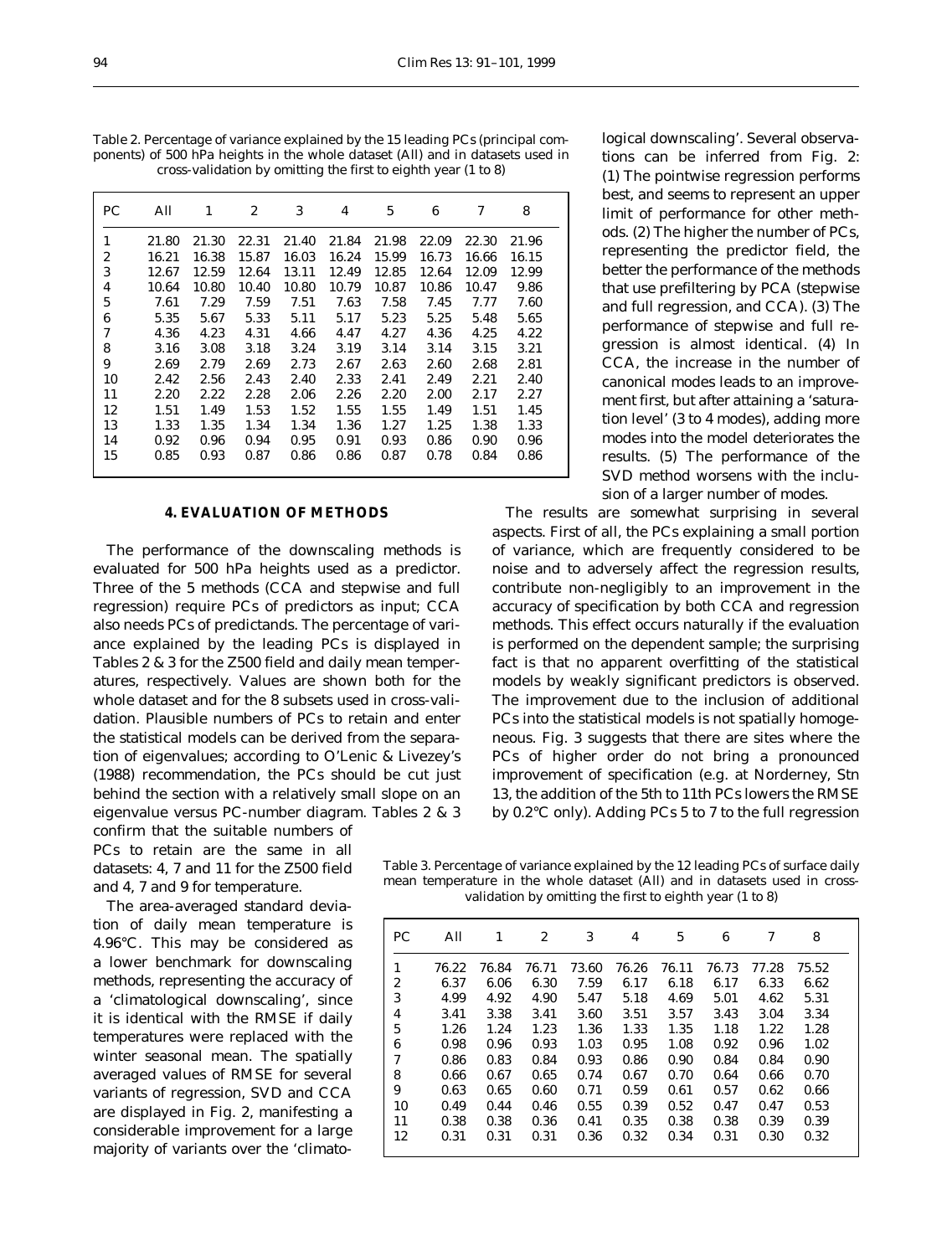

Fig. 2. Accuracy (in terms of spatially averaged RMSE; in °C) for various downscaling methods and numbers of PCs/modes: (a) regression and SVD (singular value decomposition), (b) CCA (canonical correlation analysis); all for Z500 (500 hPa height) as predictor. Note that the RMSE scale is reversed: the higher the bar, the more accurate the specification

model (Fig. 3a) brings about the largest improvement at elevated stations both in the Alps and in Slovakia (with a maximum RMSE decrease of more than 1°C at the Austrian summit stations) whereas the improvement is only marginal (decrease by RMSE of less than 0.2°C) at the maritime sites in the northwest of the region. The 8th to 11th PCs lead to an improvement of more than 0.2°C in the central part of the region (mainly in southern Germany) whereas a negligible improvement is observed in the north; at Ko\$ice (the easternmost station), even a slight deterioration appears. A qualitatively similar picture appears for the

CCA method. It is difficult to identify physical reasons for spatial differences in the RMSE improvement in Fig. 3, especially because the higher-order PCs constitute a mixture of processes with various areal extent and time behaviour. I do not make such an attempt here.

Second, the inclusion in the regression model of the PCs not selected by the stepwise screening, i.e. the redundant ones not having a discernible effect on surface temperature, does not deteriorate the results. In other words, the stepwise screening of PCs seems to be a useless complication in the downscaling procedure. Again overfitting does not take place.

Third, the pointwise regression is superior to (or, if enough PCs are retained, at least as good as) any other method. The superiority of the pointwise regression to regressions based on PCs has already been reported by Klein & Walsh (1983) in their study on specification of monthly temperatures from 700 hPa heights. This superiority occurs despite a larger stability from one cross-validated subsample to another of PCs and canonical modes relative to the gridpoints selected to enter the pointwise regression. Table 4 shows the congruence coefficients for the left and right heterogeneous correlation maps between the whole sample and 8 cross-validated subsamples, for 11/9 PCs and 4 canonical modes (which is the optimum number). [The congruence coefficient is defined similarly to the correlation coefficient except that it does not remove the mean of the variables. Its use when similarity of magnitude is important in addition to pattern similarity has been recommended e.g. by Richman & Lamb (1985); according to them, congruence exceeding 0.98 indicates a 'perfect' match. The *k*th left (right) heterogeneous correlations ('left' and 'right' stand for the predictor and predictand, respectively) are correlation coefficients between the gridpoint values of the left (right) field with the *k*th right (left) expansion coefficient (i.e. the time series of 'intensity' of the *k*th canonical mode). The right heterogeneous correlation indicates how well the station temperatures can be specified from the *k*th left expansion coefficient (Bretherton et al. 1992).] The congruence coefficients in Table 4 exceed the 0.98 threshold in their majority, indicating a perfect match between the modes in the whole dataset and in the cross-validated samples. In other words, the modes are almost unaffected by the omission of 1 year from the data. The stability of the pointwise regression model is much less: various gridpoints are selected in different cross-validated samples. Fig. 4 displays which gridpoints enter the pointwise regression for Würzburg (Stn 23) in the whole dataset and in the 8 cross-validated samples. Although there is a pronounced spatial coherence in the selected gridpoints and the sign with which they contribute to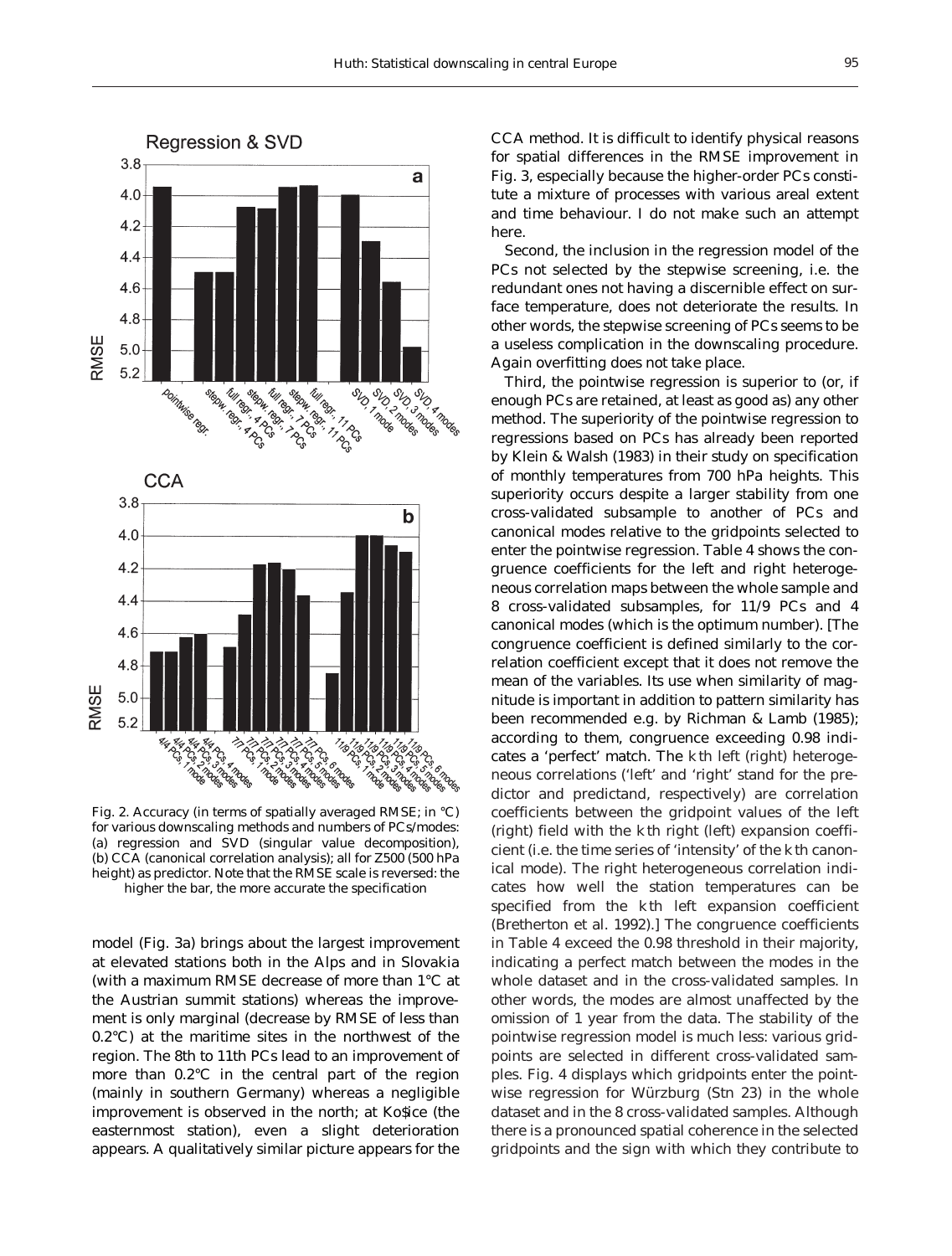

Fig. 3. Improvement of specification (decrease of RMSE; in hundredths of °C) for the full regression method and Z500 predictor; (a) 7 versus 4 PCs, (b) 11 versus 7 PCs

Table 4. Congruence coefficients between heterogeneous correlation maps based on the whole dataset and those based on the cross-validated subsamples for 4 leading canonical modes; CCA based on 11 Z500 PCs and 9 station temperature PCs. For an explanation of the congruence coefficient see Section 4

| Subsample        |      |      | Left map of mode no. |      | Right map of mode no. |       |                |      |  |  |
|------------------|------|------|----------------------|------|-----------------------|-------|----------------|------|--|--|
|                  |      | 2    | 3                    | 4    |                       | 2     | 3              | 4    |  |  |
|                  | 99.8 | 99.8 | 98.9                 | 99.2 | 100.0                 | 99.9  | 99.9           | 98.3 |  |  |
| $\boldsymbol{2}$ | 99.5 | 99.6 | 99.7                 | 99.0 | 100.0                 | 100.0 | 99.9           | 96.1 |  |  |
| 3                | 99.2 | 99.6 | 98.8                 | 97.7 | 99.8                  | 100.0 | 99.7           | 97.8 |  |  |
| 4                | 99.7 | 99.1 | 99.8                 | 99.0 | 100.0                 | 99.8  | 99.8           | 98.5 |  |  |
| 5                | 99.6 | 99.4 | $-99.7$              | 99.5 | 100.0                 |       | $99.9 - 100.0$ | 99.3 |  |  |
| 6                | 99.9 | 99.8 | 99.3                 | 99.1 | 100.0                 | 100.0 | 99.8           | 98.9 |  |  |
| 7                | 99.6 | 99.6 | 99.4                 | 98.3 | 99.9                  | 100.0 | 99.8           | 99.4 |  |  |
| 8                | 99.7 | 99.1 | 98.5                 | 98.6 | 100.0                 | 99.8  | 99.6           | 99.3 |  |  |

the model (warmer temperatures are connected with negative 500 hPa anomalies northwest and north of the station and with positive anomalies south and east of it), their spread over the map is quite remarkable: there is only 1 gridpoint (east of Würzburg) that enters all the 9 regression models.

The left and right heterogeneous maps of the leading 4 canonical modes for 11/9 PCs of the whole dataset are shown in Fig. 5 for illustration. Note the different behaviour of the elevated stations: they are more sensitive than the surrounding lowland stations to the 500 hPa anomaly over southeastern Europe (Mode 1), in its positive polarity inducing a warm advection into the region of interest, but less sensitive to the anomaly over the North Sea (mainly the Alpine sites; Mode 3) and to a dipole with anomalies centred over Spain and Scandinavia (mainly the stations in Slovakia; Mode 2).

The overall performance of the pointwise regression and full regression on 11 PCs is the same: the area averaged RMSE equals 3.94°C. However, the performance differs regionally (Fig. 6). The regression based on PCs is much better at the Alpine stations; at most lowland stations, the pointwise regression tends to perform better by a narrow margin. The PC regression is superior at elevated stations probably because of their proximity to the free atmosphere: they are more tightly related to large-scale circulation features such as variability modes (teleconnections). On the other

hand, at lowland stations, where more local influences are in effect, the pointwise regression allows some of the local peculiarities to be explained by a single gridpoint value (or a few of them) specific for the site and selected so as to fit it best.

Analogous conclusions regarding the relative performance of the methods apply if other predictors, discussed in the following section, are used.

## **5. EVALUATION OF PREDICTORS**

The area averaged RMSE for the statistical model that performed the best, i.e. stepwise regression, is presented in Fig. 7 for 5 predictors: SLP, Z500, RT, T850, and the combination of Z500 and T850. Obviously, the large-scale free-atmosphere temperature variables (T850, RT) are much better predictors of sur-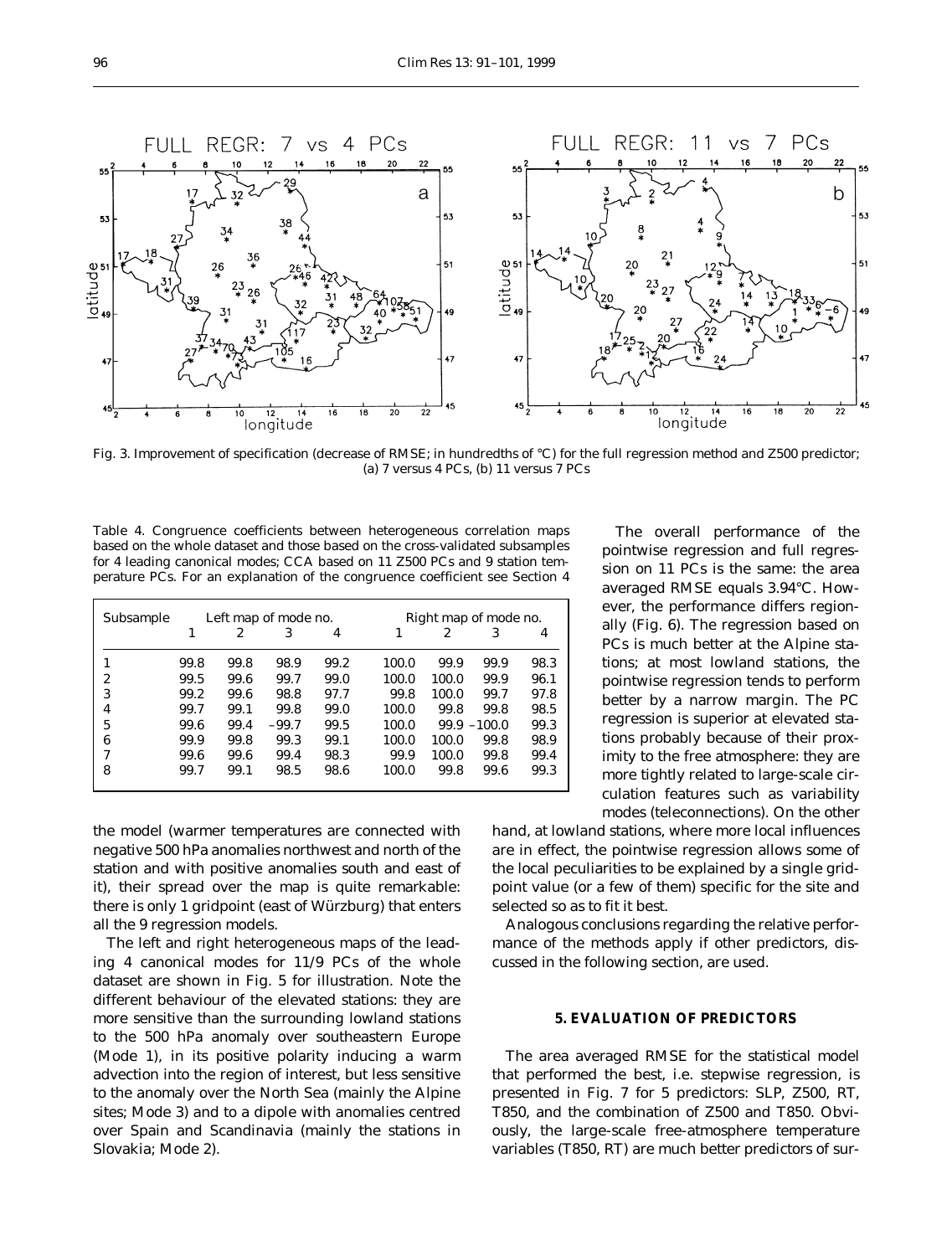| $-45$<br>$\overline{\phantom{a}}$ | $-35$<br>$\mathbf{I}$ | $-25$<br>$\mathbf{I}$ | $-15$ °W $-5$ 5 °E 15<br>$\blacksquare$ | $\mathbf{I}$     | $\mathbf{I}$                                              | $\perp$                                     | 25<br>$\mathbf{I}$                   | 35<br>$\overline{1}$ | 45<br>$\mathbf{I}$                   |                    |
|-----------------------------------|-----------------------|-----------------------|-----------------------------------------|------------------|-----------------------------------------------------------|---------------------------------------------|--------------------------------------|----------------------|--------------------------------------|--------------------|
| $\cdot \times$                    |                       | $\mathbb{X}^{\times}$ |                                         |                  |                                                           |                                             |                                      | $\times$             | $++$<br>$\times$ +++<br>$\times$ +++ | 70<br>$\mathbf{N}$ |
| $+$                               | $\cdot$ +             |                       |                                         |                  | $\times$                                                  | $\times$                                    |                                      | $\times$             | $\times$<br>$\blacksquare$           | 65                 |
|                                   |                       |                       |                                         |                  | $\times\times$<br>$\overline{\mathsf{x}}$                 |                                             |                                      |                      |                                      | 60                 |
|                                   |                       |                       |                                         |                  | $\times\!\!\times$<br>$\times$<br>$\overline{\mathsf{X}}$ |                                             |                                      | $\times\cdot$        |                                      | 55                 |
|                                   |                       |                       | ┽                                       |                  | $\blacksquare$                                            | $++$<br>$W++$<br>$\boldsymbol{++}$          | $+ - +$                              |                      |                                      | 50                 |
|                                   | ┿                     |                       |                                         |                  |                                                           | $+$                                         | $\,+\,$<br>$\hspace{0.1mm} +$<br>$+$ |                      |                                      | 45                 |
|                                   |                       |                       | $^{\rm ++}$<br>$+$ +                    | $\cdot +$        | $\mathrm{+}$<br>$\blacksquare$<br>$^{\rm ++}$             | $\cdot +$<br>$+$                            | $\blacksquare$                       |                      | $^{\rm ++}$                          | 40                 |
|                                   |                       |                       | $\cdot$ +<br>$+$                        | $\boldsymbol{+}$ | $\boldsymbol{++}$<br>$+$                                  | $\hspace{0.1mm} +$<br>$\, +$<br>$^{\rm ++}$ | $\times$                             |                      |                                      | 35                 |

Fig. 4. A scheme indicating which gridpoints (■) enter the pointwise regression model (Z500 as predictor) for Würzburg in the whole dataset and 8 cross-validated samples. +: positive contribution in the regression equation; ×: negative contribution. A symbol at the centre, replacing the square, indicates that the gridpoint was selected into the regression model for the whole dataset; symbols around the centre indicate that the gridpoint was selected for a crossvalidated subsample. W: approximate position of Würzburg

face air temperature than the circulation variables (SLP, Z500). The best performance is achieved if the temperature and circulation variables are combined; of all pairs of variables, 500 hPa heights together with 850 hPa temperatures yield the lowest RMSE of 2.88°C. The corresponding correlation coefficient between the specified and observed values reaches 0.82.

In the following, the spatial distribution of RMSE is considered. All results reported in this section are obtained by the pointwise regression model. First of all, the performance of SLP and Z500 predictors is compared (Fig. 8). If averaged over all stations, midtropospheric circulation is a slightly better predictor than SLP. However, the superiority of the former stems mainly from its better performance at a few elevated

stations, whereas at most lowland stations, SLP appears to perform better, although by a narrow margin.

The improvement of specification using T850 as predictor relative to Z500 exhibits a different spatial structure (Fig. 9). There is no pronounced difference between the elevated and lowland stations, except for the 2 stations with highest altitude (Sonnblick, Stn 33, and Säntis, Stn 30) where both predictors perform with almost the same accuracy. The improvement (T850 being a better predictor than Z500) tends to gradually increase from west to east. That is, at maritime sites, mid-tropospheric geopotential is almost as good predictor as lower-tropospheric temperature, whereas in more continental regions temperature performs considerably better.

The regional distribution of the RMSE for the combined Z500 and T850 predictor is shown in Fig. 10a. For the sake of convenience, Fig. 10b displays the ranks of the RMSE for each station. Two effects contribute to the degree of accuracy of the downscaling. First, elevation plays a role: the specification is most successful at elevated stations, regardless of their location on summits (Säntis, Stn 30; Sonnblick, Stn 33; Feurkogel, Stn 34; and also Mile\$ovka, Stn 4) or elevated plains (2trbské Pleso, Stn 10) or in mountain valleys (Davos, Stn 31). Second, the accuracy improves from east to northwest, being highest (apart from the mountain stations) at the maritime sites. The largest error is observed at the station of Teplice (Stn 5), located in a valley where frequent temperature inversions occur and local

weather is only weakly related to large-scale circulation patterns. The improvement in the specification based on the combined predictor over the Z500 predictor is 1.1°C on average; at individual sites it ranges from 0.5°C at Säntis and Sonnblick to 1.7°C at 4 stations in the Czech Republic and Slovakia (see Fig. 11a). The pattern resembles the difference between T850 and Z500 in that the improvement increases from west to east in general, with the exception of the 2 most elevated stations, where the improvement is smallest. The improvement over 850 hPa temperature, being 0.3°C on average, exhibits no pronounced regional dependence (Fig. 11b). Worth noting is the fact that at all stations, adding 500 hPa geopotential as a predictor to 850 hPa temperature leads to a more accurate spec-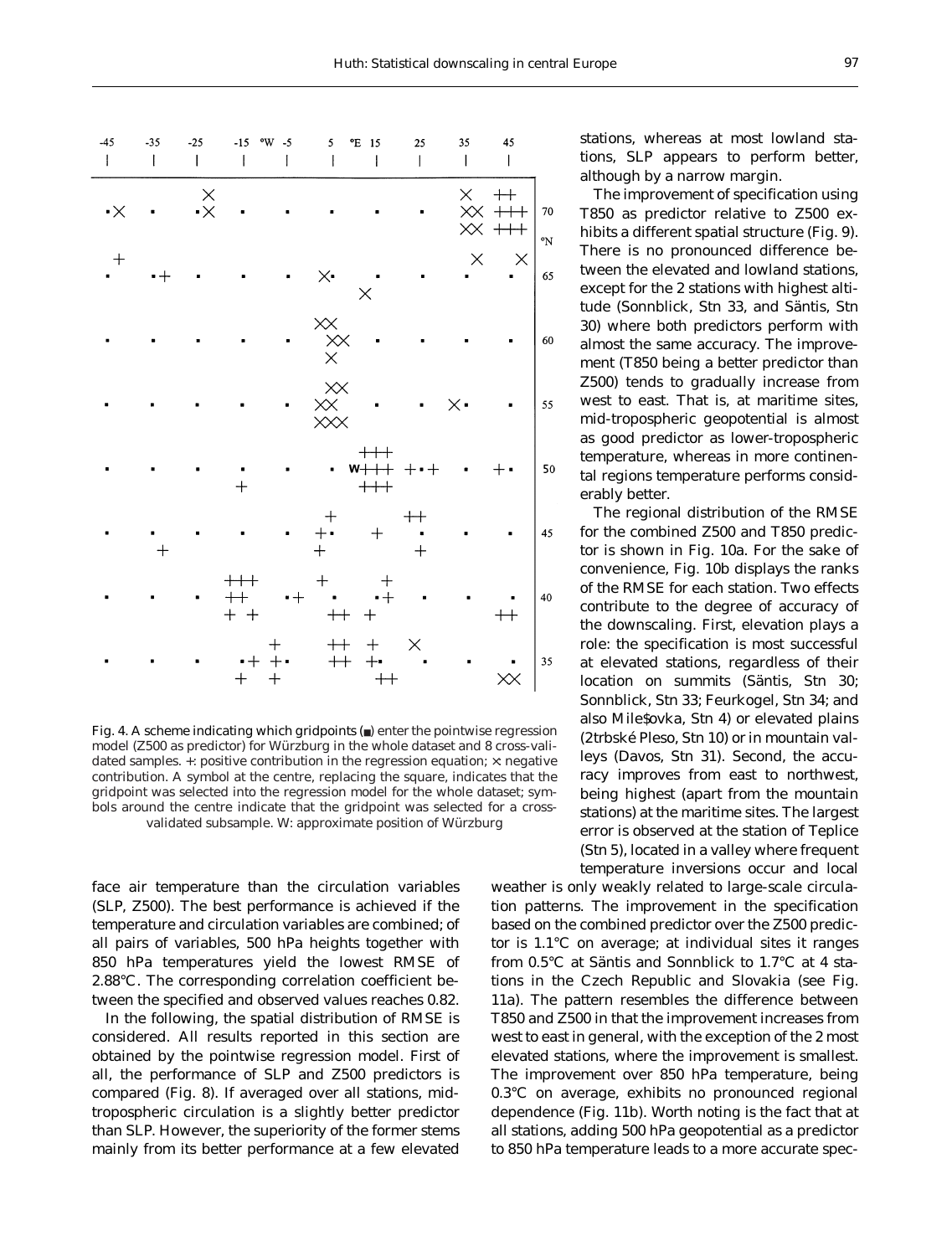

Fig. 5. Left and right heterogeneous correlation maps of the leading 4 canonical modes (Modes 1 to 4 from top to bottom) for 11/9 PCs; Z500 field as predictor; whole dataset. Values in the right maps are multiplied by 100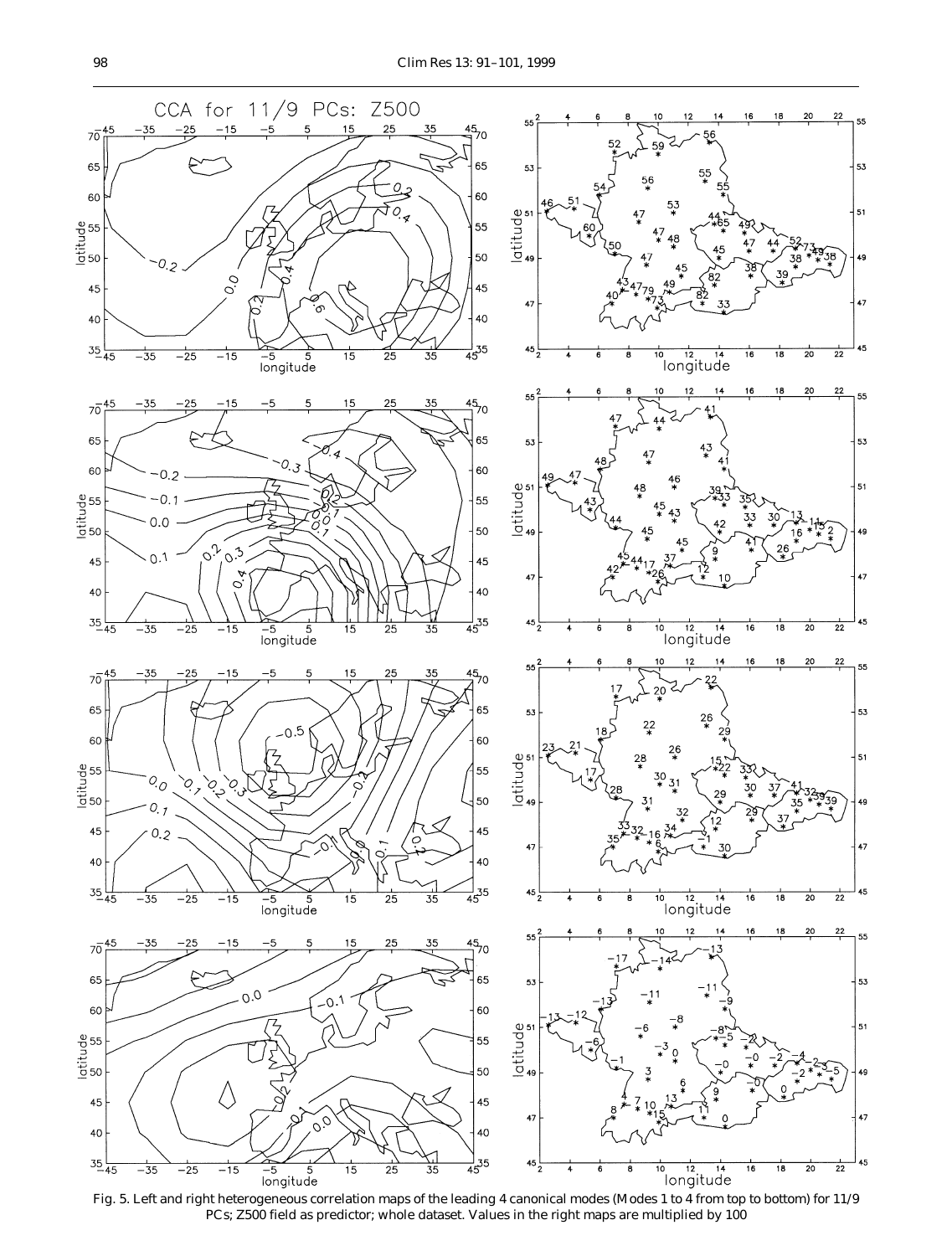

Fig. 6. Difference in RMSE (in hundredths of °C) between the pointwise and full regression of 11 PCs, Z500 as predictor. Negative values indicate that the pointwise regression is more accurate



Fig. 7. Accuracy (in terms of spatially averaged RMSE; in °C) for various predictors; pointwise regression method is used. SLP: sea level pressure; Z500: 500 hPa height; RT: thickness (relative topography) of the 1000–500 hPa layer; T850: 850 hPa temperature

ification, although the improvement approaches zero (but remains positive) at the 2 southernmost stations of Davos (Stn 31) and Klagenfurt (Stn 35).

# **6. CONCLUSIONS**

Several statistical downscaling methods and several large-scale upper air predictors were evaluated to determine their ability to specify local daily mean temperatures at 39 central European stations. The methods include canonical correlation analysis (CCA), singular value decomposition (SVD) and 3 multiple



Fig. 8. Difference in RMSE (in °C) between SLP and Z500 as predictors, for pointwise regression method. Positive values indicate that Z500 performs better



Fig. 9. Difference in RMSE (in °C) between Z500 and T850 as predictors, for pointwise regression method. Positive values indicate that T850 performs better

regression models: stepwise screening of the predictor's PCs (stepwise regression), regression of the PCs without screening (full regression) and stepwise screening of the predictor's gridpoint values (pointwise regression). The performance of the methods was evaluated using cross-validation and quantified in terms of root-mean-squared error (RMSE). As large-scale predictors, 500 hPa geopotential, sea level pressure, 850 hPa temperature and 1000–500 hPa thickness are examined.

The pointwise regression proved to be the best method of those considered. The other 2 regression methods and CCA were comparable if a relatively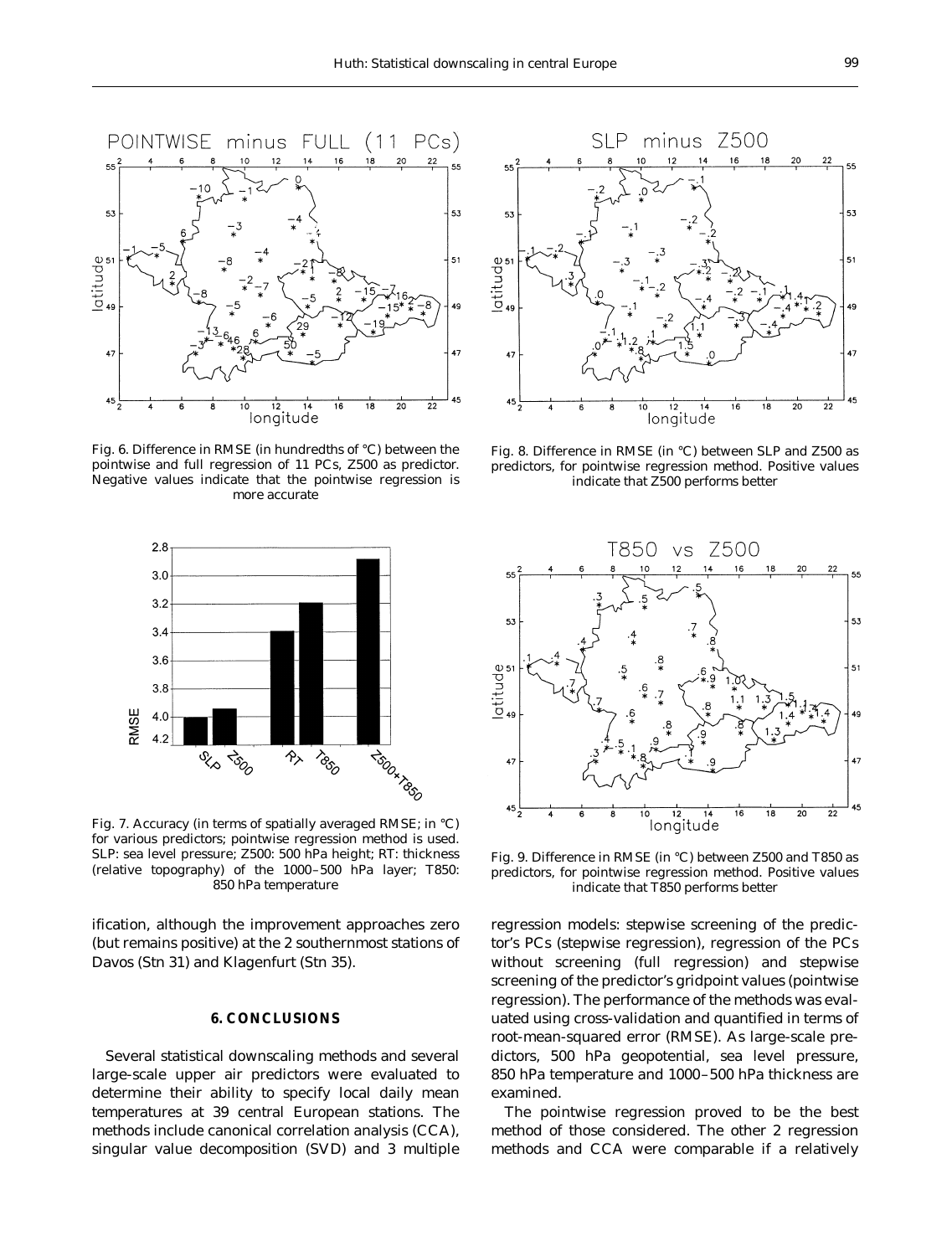

Fig. 10. (a) RMSE (in °C) for the combined T850 and Z500 predictor, pointwise regression; (b) rank of RMSE (1 denotes the best performance)

large number of the predictor's (and the predictand's in the case of CCA) PCs, including those explaining a small share of the variance, enter the statistical models. The SVD method appeared to be the worst.

Among the predictors, temperature fields result in a more accurate specification than circulation variables. The combination of 850 hPa temperature and 500 hPa heights leads to the smallest error both in a regional average and at individual stations. The accuracy of downscaling exhibits geographical variations: it is highest at elevated stations and tends to increase from the continent towards more maritime sites.

The results presented in this study were derived for winter in central and western Europe. Nevertheless, some generalization appears to be possible. I believe that the rating of the methods and predictors will apply to all regions where large-scale fields and local climate variables are related in a similar way as in the region investigated, i.e. at least in northern mid-latitudes over continents. The results may, however, be somewhat different for other seasons, especially for summer, when the effect of large-scale, low-frequency circulation features such as teleconnections on surface temperature is weaker than in winter (Huth 1997).

GCMs are likely to simulate different predictors with different accuracy as well as to be more confident in simulating large-scale features (teleconnections, modes of variability) than individual gridpoint values. Therefore, the rating of methods and predictors may be different from that presented here if the downscaling is applied to a GCM run simulating present climate conditions. Further research in this direction is needed to find out which method(s) and predictor(s) are preferable for constructing site-specific climate change scenarios using statistical downscaling of a GCM output.



Fig. 11. Improvement of specification (difference in RMSE; in °C) by the combined T850 and Z500 predictor over (a) Z500 and (b) T850